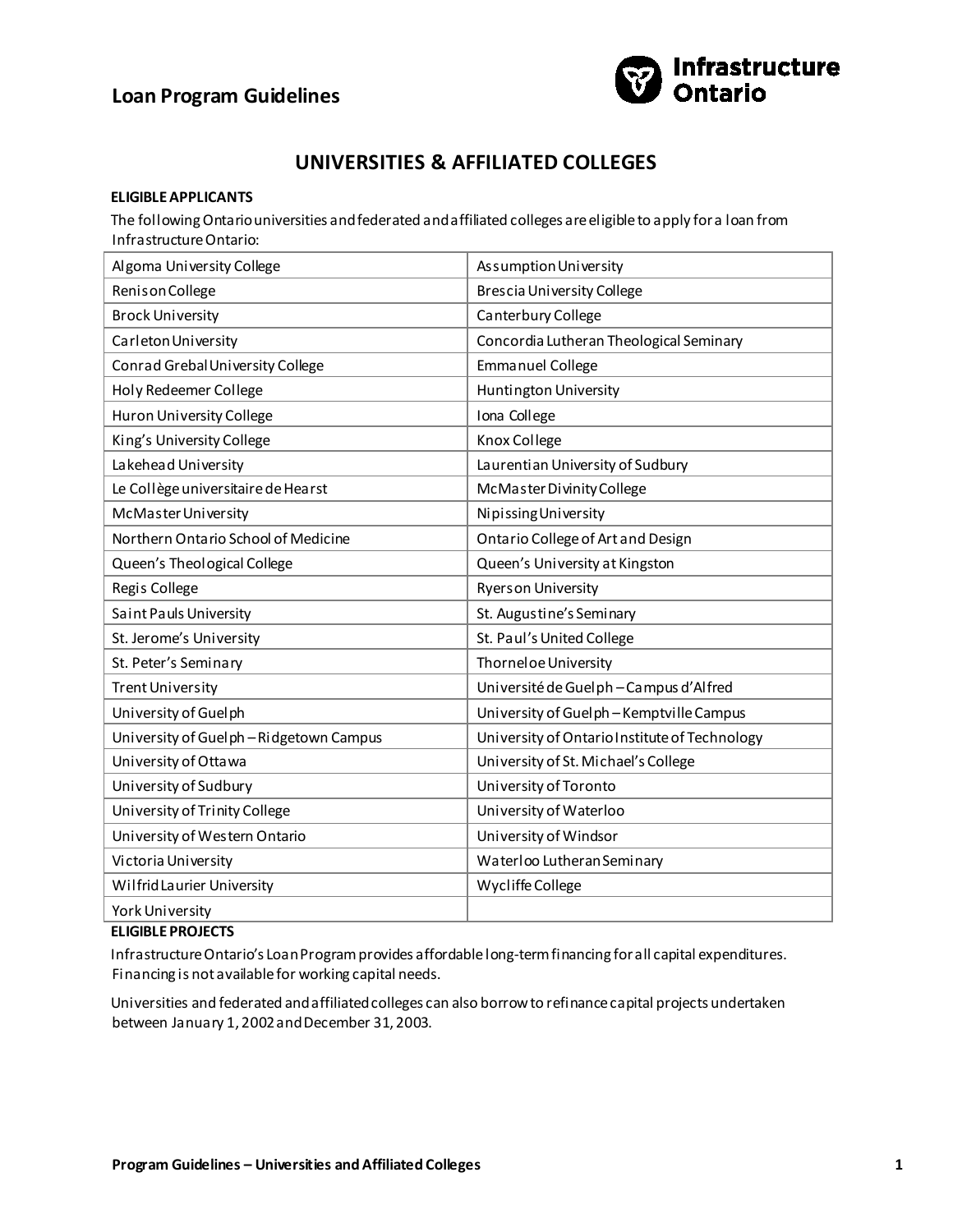### **Loan Program Guidelines**



#### **ONLINE APPLICATION PROCESS**

- Register for a username and password by contacting an Infrastructure Ontario Loan Officer at 1 800-230-0937.
- A user name and password will be e-mailed after Infrastructure Ontario has verified the registration information.
- All applicable forms and templates are available within the Webloans application.
- Complete an online application form
- Submit application

### **TERMS AND RATES**

Clients may select repayment terms of 5 to 30 years; but in any event, the repayment period must not exceed the expected life of the capital asset. Amortizing (declining principal) or serial loan structures are preferred to bullet loans. Where bullet loans are requested, sinking fund for the eventual retirement of principal is required. The loan interest rate varies with the term of the loan (i.e., a 10 year loan term would have a different rate than a 30 year loan).

Borrowers can access our lending rates by contacting their Relationship Manager who will provide an indicative rate, as well as answer any financing questions. Loan applications are subject to pricing based on the borrower's market sector.

Infrastructure Ontario reserves the right to withdraw applications if they become inactive for more than one year after the date of submission.

#### **LEGAL AND CREDIT REVIEW**

Once the application is complete and has been submitted, Infrastructure Ontario will undertake a legal and credit review. Infrastructure Ontario relies on data obtained from financial statements and other materials provided as part of the application process to complete the reviews.

A legal review is conducted to ensure that the borrower has the requisite authority to borrow from Infrastructure Ontario. Any pending, existing or threatening litigation that may impair the borrower's ability to meet its debt obligations is also reviewed.

A credit review assesses each borrower's ability to repay the loan. More specifically, the Borrower will need to provide a business case which addresses risks under the following headings:

- Project construction
- Past and future financial performance
- Management and governance
- Sustainability of the business model
- Legal structure and security
- Other encumbrances and environmental risks

Once the reviews are complete and approved, applicants will be notified.

#### **FINANCING AGREEMENT**

After the Legal and Credit review have been completed, a Financing Agreement will be drafted by Infrastructure Ontario for review and execution by both parties.